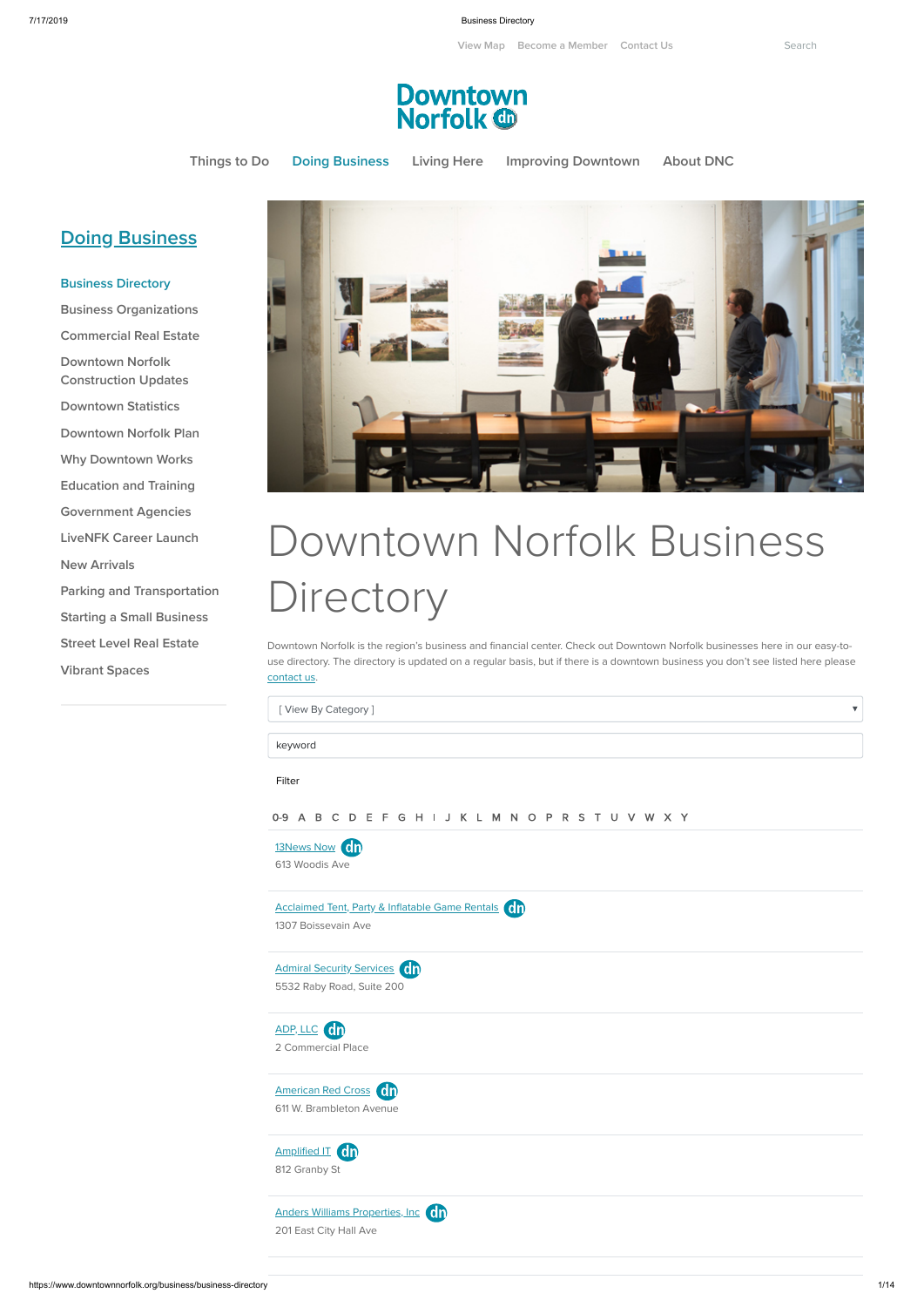Centric [Communication](https://www.downtownnorfolk.org/go/centric-communication) (On 1048 West 27th St

[Chandler](https://www.downtownnorfolk.org/go/chandler-realty-inc) Realty, Inc. 00 701 West 21st St

| Ann P. Stokes Landscape Architects Cn<br>440 Granby St, Suite 200 |  |
|-------------------------------------------------------------------|--|
| The Arthritis Foundation - Hampton Roads On                       |  |
| 1506 Willow Lawn Drive, #207                                      |  |
| <b>The Artmil</b>                                                 |  |
| 10140 Ivy Banks Place                                             |  |
| Associates In Primary Care                                        |  |
| 426 East Freemason St                                             |  |
| <b>Atlantic Union Bank</b> On                                     |  |
| 999 Waterside Dr, Suite 101                                       |  |
| <b>Bank of America</b> On                                         |  |
| 300 East Main St                                                  |  |
| Barnes & Noble at TCC (dn                                         |  |
| 300 Monticello Ave, MacArthur Center                              |  |
| BB&T Cn                                                           |  |
| 500 East Main St                                                  |  |
| <b>dn</b><br>BDO (                                                |  |
| 150 Boush St, Suite 1100                                          |  |
| Berkshire Hathaway HomeServices Towne Realty Cn                   |  |
| 323 West 21st St                                                  |  |
| <b>Better Business Bureau of Greater Hampton Roads</b> On         |  |
| 586 Virginian Dr                                                  |  |
| <b>Blocker Norfolk Family YMCA</b> Cn                             |  |
| 312 West Bute St                                                  |  |
| Breakthru Beverage Group                                          |  |
| 5800 Technology Boulevard                                         |  |
| Brown & Brown Cn                                                  |  |
| 500 East Main St, Suite 600                                       |  |
| Burgess & Niple, Inc. 00                                          |  |
| 440 Monticello Avenue, Ste. 1240                                  |  |
| Business Document Solutions, Inc. 00                              |  |

[Chartway](https://www.downtownnorfolk.org/go/chartway-federal-credit-union) Federal Credit Union On 223 East City Hall Ave, Suite 102

[Children's](https://www.downtownnorfolk.org/go/childrens-harbor) Harbor

1900 Llewellyn Ave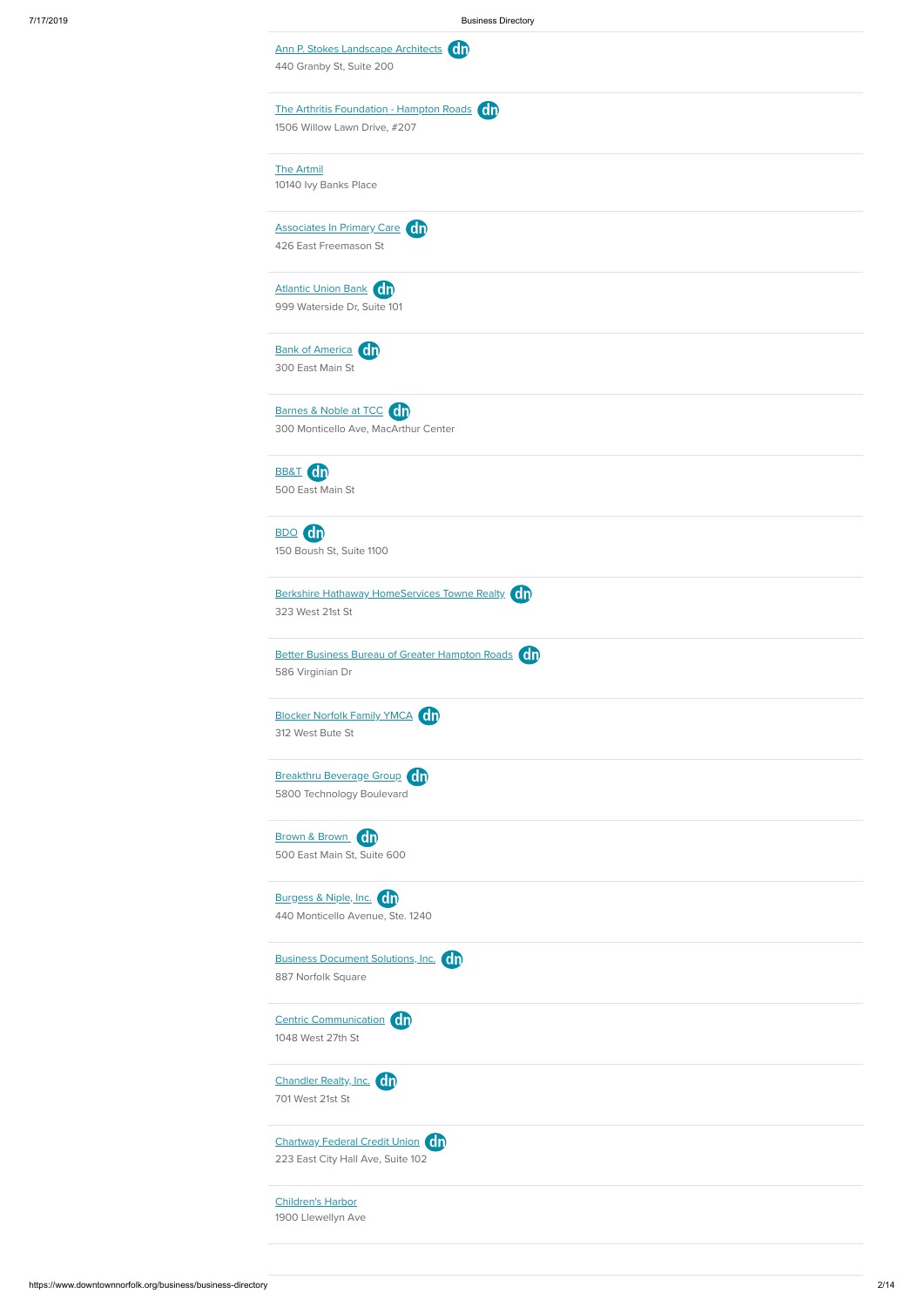7/17/2019 Business Directory

|               | The Children's Hospital of The King's Daughters (dn<br>601 Children's Lane |
|---------------|----------------------------------------------------------------------------|
| Ciniva dn     |                                                                            |
| 251 Granby St |                                                                            |
|               | City of Norfolk Cn                                                         |
|               | 810 Union St, City Hall                                                    |
|               | <b>City of Norfolk Department of Development On</b>                        |
|               | 999 Waterside Drive, Suite 2430                                            |
|               | City of Norfolk Dept. of Cultural Facilities, Arts & Enterta (dn)          |
|               | 201 East Brambleton Ave                                                    |
|               | <b>City of Norfolk Special Events</b> Cn                                   |
|               | 201 East Brambleton Ave                                                    |
|               | City of Norfolk, Division of Parking Cn                                    |
|               | 222 East Main St                                                           |
|               | Coastal Ride Cn                                                            |
|               | 6304 Sewells Point Rd                                                      |
|               | Cohen Investment Group                                                     |
|               | 150 Boush St, Suite 505                                                    |
|               | Colliers International Cn                                                  |
|               | 150 West Main St, Suite 1100                                               |
|               | Colliers International On                                                  |
|               | 150 West Main Street, Suite 105                                            |
|               | Collins Enterprises, LLC Cn                                                |
|               | 208 East Plume St, Suite 204                                               |
|               | <b>Commercial First Appraisers, LLC</b>                                    |
|               | 101 Granby St, Suite 200                                                   |
|               | <b>Compass Insurance Solutions</b>                                         |
|               | 101 West Main St, Suite 410                                                |
|               | <b>Cooper Realty Corporation</b>                                           |
|               | 125 St Paul's Blvd, Suite 303                                              |

[Crenshaw,](https://www.downtownnorfolk.org/go/crenshaw-ware-and-martin) Ware & Martin Ch 150 West Main St, Suite 1500

236 East Main St

Corrigan [Consulting](https://www.downtownnorfolk.org/go/corrigan-consulting)

119 West York St, Suite 100

Crowley, [Liberatore,](https://www.downtownnorfolk.org/go/crowley-liberatore-ryan-and-brogan-pc) Ryan & Brogan, P.C.

150 Boush St, 300

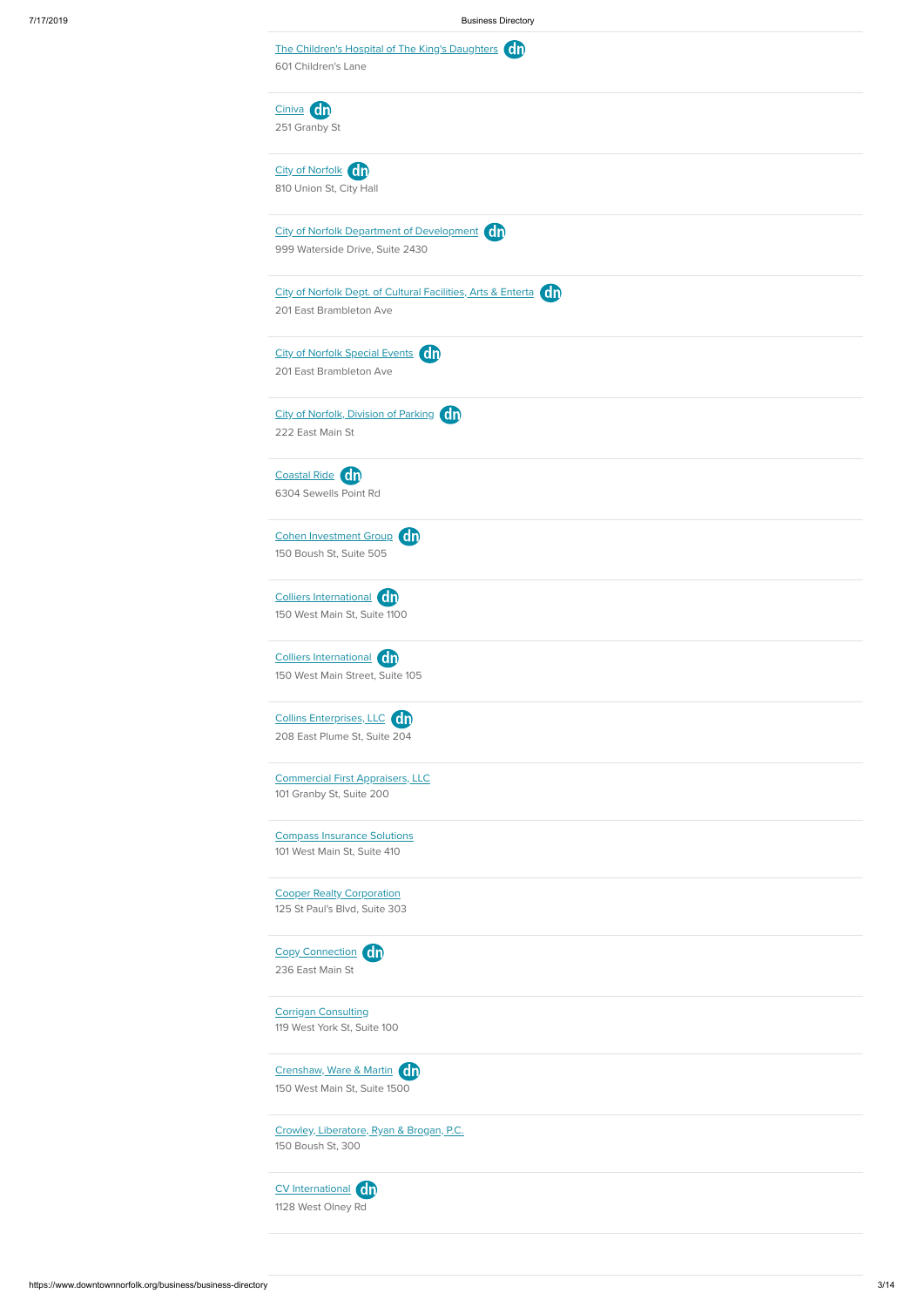| Davey/Brogan, P.C. 01<br>101 Granby St, Suite 300                      |
|------------------------------------------------------------------------|
| Deadline Digital Printing Cn<br>1048 West 27th St, Suite B             |
| Decker Law Firm Cn<br>109 East Main St, Suite 200                      |
| Divaris Real Estate Inc. (00<br>3 Commercial Place, 20th Floor         |
| Dixon Hughes Goodman, LLP Cn<br>440 Monticello Ave, Suite 1400         |
| Dominion Enterprises dn<br>150 Granby St                               |
| Dominion Tower Financial Associates Cn<br>999 Waterside Dr, Suite 2300 |
| Downtown Norfolk Civic League Cn<br>PO Box 3655                        |
| Downtown Norfolk Council<br>223 East City Hall Ave, Suite 212          |
| Downtowner Newspaper dn<br>1439 Mallory Court                          |
| e:countable, LLC<br>999 Waterside Dr, Suite 2220                       |
| East Beach Company On<br>4459 Pleasant Ave                             |
| Eastern Virginia Medical School Cn<br>700 West Olney Rd, P.O. Box 1980 |
| <b>Edward Jones Investments</b><br>309 West Bute St                    |
| Elizabeth River Crossings OpCo, LLC Cn<br>152 Tunnel Facility Dr       |
| <b>Elizabeth River Ferry</b>                                           |





Entercom Norfolk (95.7 R&B, 101.32WD, 94.9 The Point, & Z104) (dn

236 Clearfield Avenue, Suite 206

[Enterprise](https://www.downtownnorfolk.org/go/enterprise-rent-a-car) Rent A Car

751 Monticello Ave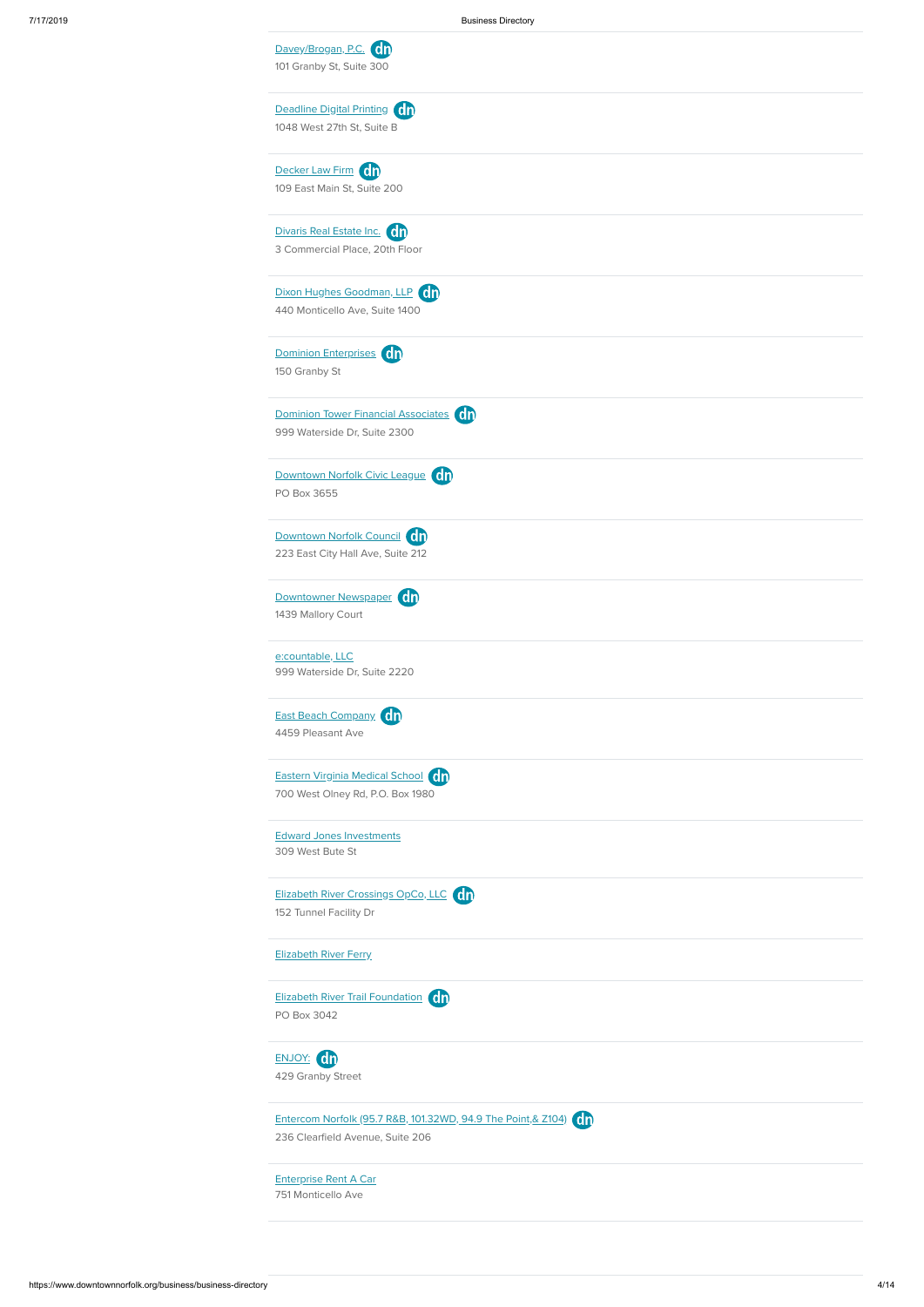| <b>Entry Guard Systems</b> On<br>10610 Trade Rd                                 |
|---------------------------------------------------------------------------------|
| Epic Made On<br>253 Monticello Ave                                              |
| Epworth Day School On<br>124 West Freemason St, Epworth United Methodist Church |
| Eure Site Solutions, Inc. 00<br>1313 Priority Ln                                |
| <b>Executive Internal Medicine</b> (ch<br>400 West Brambleton Ave, #202         |
| <b>Executive Travel Services, Inc.</b> On<br>130 Granby St, Ste 200             |
| Explore Tidewater On<br>PO Box 11083                                            |
| <b>F.R.E.D.</b>                                                                 |
| <b>First Baptist Church Ready Academy</b><br>450 East Bute St                   |
| Foley & Foley, P.C. On<br>4212 Granby Street                                    |
| Foodbank of Southeastern Virginia (dn<br>800 Tidewater Dr                       |
| Freemason Harbour Condominiums dn<br>255 College Cross                          |
| <b>Freemason Street Area Association</b> Cn<br>312 College Place                |
| Fuzion Ink Tattoo Studio Ch<br>729 Granby St                                    |
| GANDERSON LAW, P.C. 00<br>409 Bank St, Suite 200                                |
| Gather dn<br>500 East Main Street, #1601                                        |







[Greyhound](https://www.downtownnorfolk.org/go/greyhound-bus-lines) Bus Lines 701 Monticello Ave

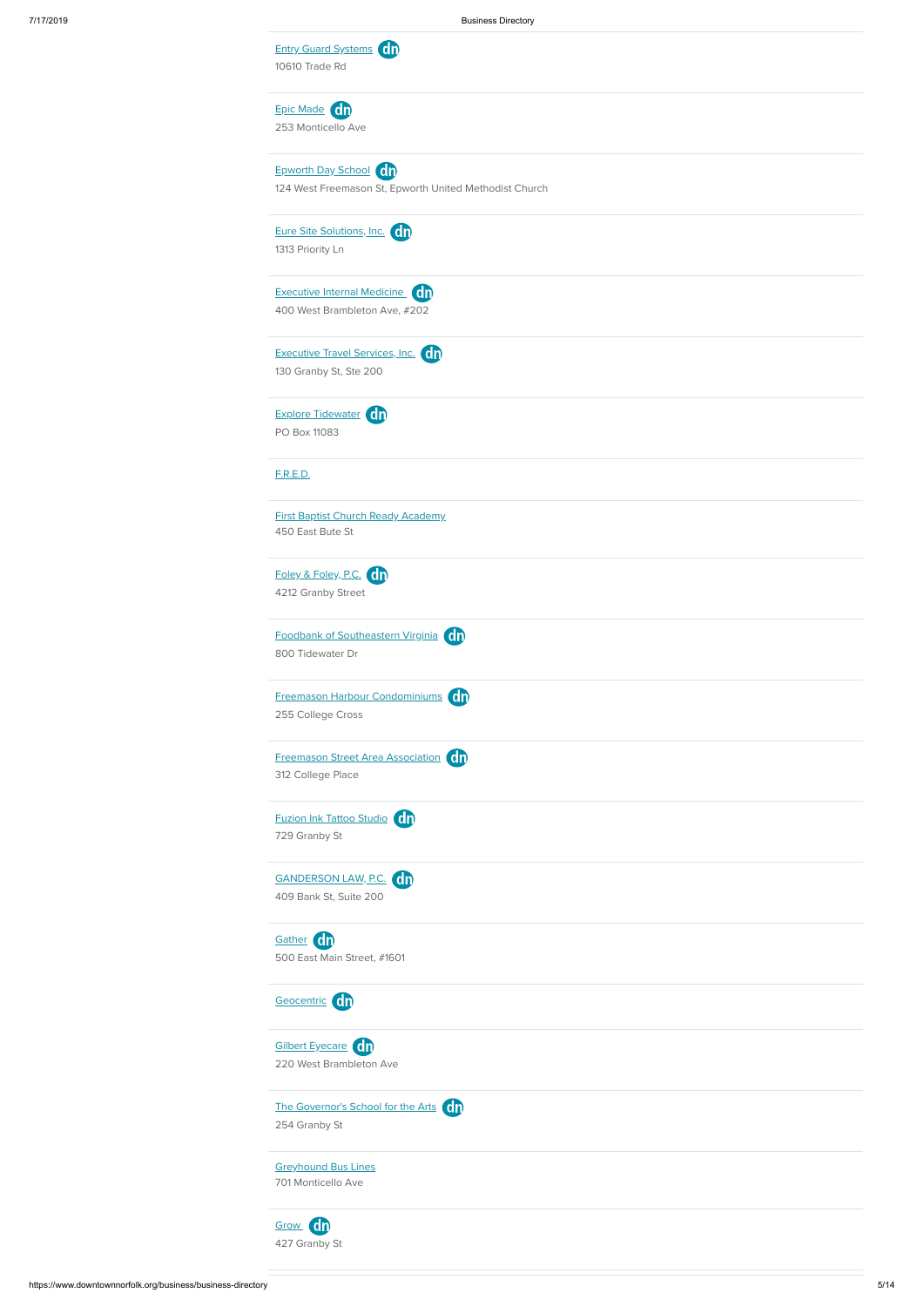| The Gym Downtown Cn<br>259 Granby St, Suite 200                                 |  |
|---------------------------------------------------------------------------------|--|
| Hackworth Printing and Signs Cn<br>1700 Liberty St                              |  |
| The Hague School (On<br>739 Yarmouth St                                         |  |
| Hampton Roads Chamber of Commerce On<br>500 East Main St, Suite 700             |  |
| Hampton Roads Community Foundation Cn<br>101 West Main St, Suite 4500           |  |
| Hampton Roads Economic Development Alliance<br>500 East Main Street, Suite 1300 |  |
| Hampton Roads Moving & Storage Cn<br>2006 Northgate Commerce Parkway            |  |
| Hampton Roads Transit Cn<br>509 East 18th St                                    |  |
| Harbor Group Management Co. (dn<br>999 Waterside Dr, Suite 107                  |  |
| Harbour Place Condominium Association (Cn)<br>215 Brooke Ave                    |  |
| Harvey Lindsay Commercial Real Estate Cn<br>999 Waterside Dr, Suite 1400        |  |
| <b>Hatch</b><br>259 Granby Street, Suite 250                                    |  |
| Heritage at Freemason Harbour<br>200 College Place                              |  |
| Homeland Contracting Corp. (0)<br>735 Granby St, Suite 200                      |  |
| Hope House Foundation Cn<br>801 Boush St, Suite 302                             |  |
| Independent Services of VA, Inc. On<br>5773 Arrowhead Dr, Suite 101             |  |

**[Insights](https://www.downtownnorfolk.org/go/insights-global) Global** 

[JLL](https://www.downtownnorfolk.org/go/jones-lang-lasalle) dn 101 West Main St, Suite 7770

440 Monticello Ave, Suite 1820

[Jackson](https://www.downtownnorfolk.org/go/jackson-lewis-pc) Lewis, P.C.

500 East Main St, Suite 800

Jim White Fitness and [Nutrition](https://www.downtownnorfolk.org/go/jim-white-fitness-and-nutrition-studios) Studios **dn** 

115 College Place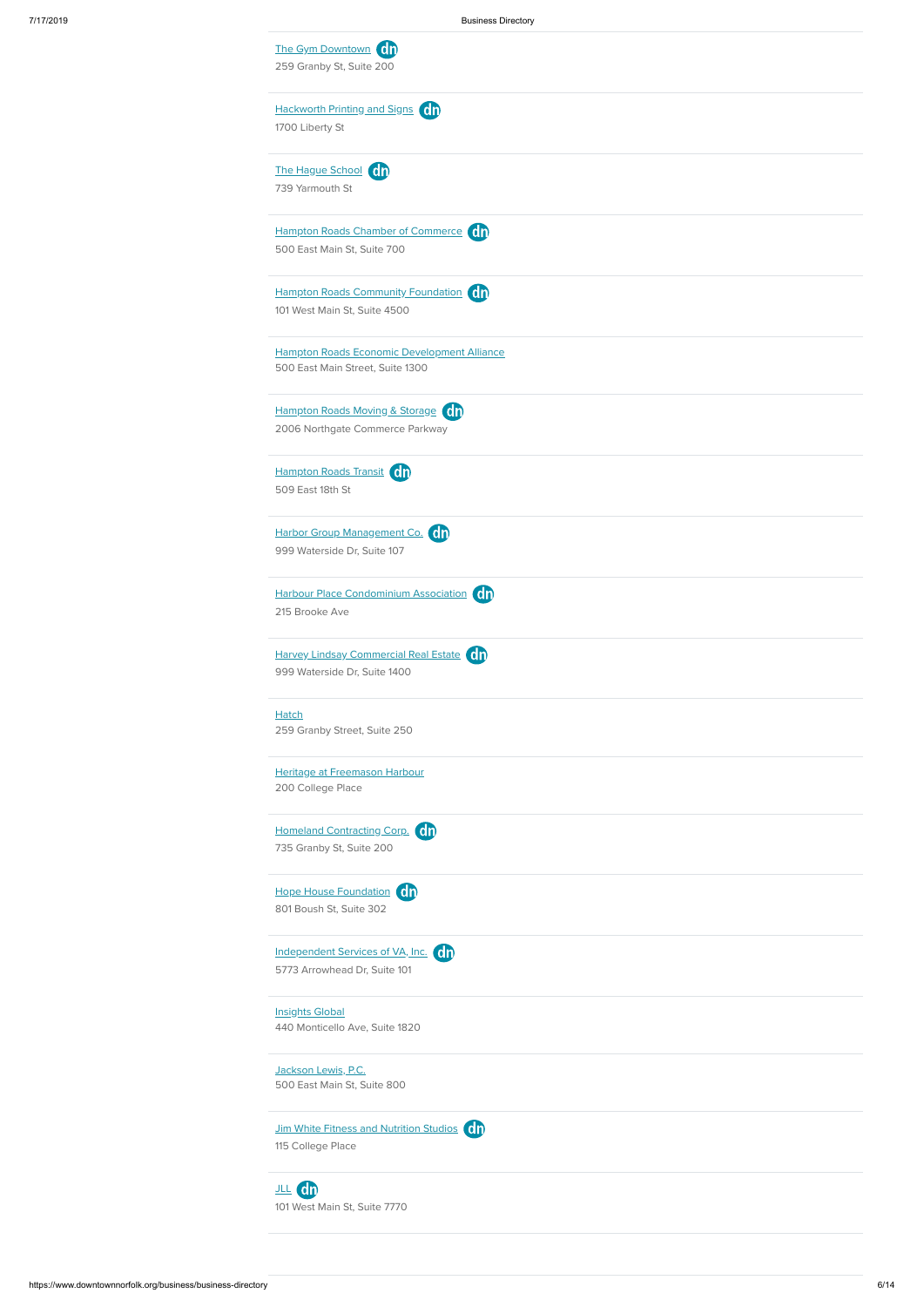[Jpixx](https://www.downtownnorfolk.org/go/jpixx-llc1) LLC **dn** 372 South Independence Blvd

[Kaufman](https://www.downtownnorfolk.org/go/kaufman-and-canoles) & Canoles **Cn** 150 West Main St, Suite 2100

Jones CPA [Group](https://www.downtownnorfolk.org/go/jones-cpa-group) 749 Boush Street

Kemper [Consulting](https://www.downtownnorfolk.org/go/kemper-consulting) On 112 Granby St

Kotarides [Developers](https://www.downtownnorfolk.org/go/kotarides-developers) **CD** 1128 Independence Blvd, #200

[KPMG,](https://www.downtownnorfolk.org/go/kpmg-llp) LLP Cn 440 Monticello Ave, Suite 1900

Kelly Zahratka - State Farm [Insurance](https://www.downtownnorfolk.org/go/kelly-zahratka-state-farm-insurance) 409 Yarmouth St

Lanier Parking [Solutions](https://www.downtownnorfolk.org/go/lanier-parking-solutions) dn 999 Waterside Dr

Lanpher [Productions](https://www.downtownnorfolk.org/go/lanpher-productions-inc) Inc. 0n 230 Tazewell Street, #110

The Law Office of J.D. [LeCruise,](https://www.downtownnorfolk.org/go/the-law-office-of-jd-lecruise-pllc) PLLC (0<sub>1</sub>) 555 East Main St, Suite 1212

[LeClairRyan](https://www.downtownnorfolk.org/go/leclairryan) dn 999 Waterside Dr, Suite 2100

Konikoff Family [Dentistry](https://www.downtownnorfolk.org/go/konikoff-family-dentistry-dr-stephen-konikoff-inc) 220 West Brambleton Ave, Suite 110

[Lincoln-Lane](https://www.downtownnorfolk.org/go/lincoln-lane-foundation) Foundation **ch** 207 Granby St, Suite 302

Lyall [Design](https://www.downtownnorfolk.org/go/lyall-design) Cn 420 World Trade Center

[Mackey](https://www.downtownnorfolk.org/go/mackey-ink) Ink cn 609 Westover Ave

[Marfret](https://www.downtownnorfolk.org/go/marfret-usa-inc) USA, Inc. On 500 East Main St, Suite 1140

Luna [Development](https://www.downtownnorfolk.org/go/luna-development) 2601 Granby St





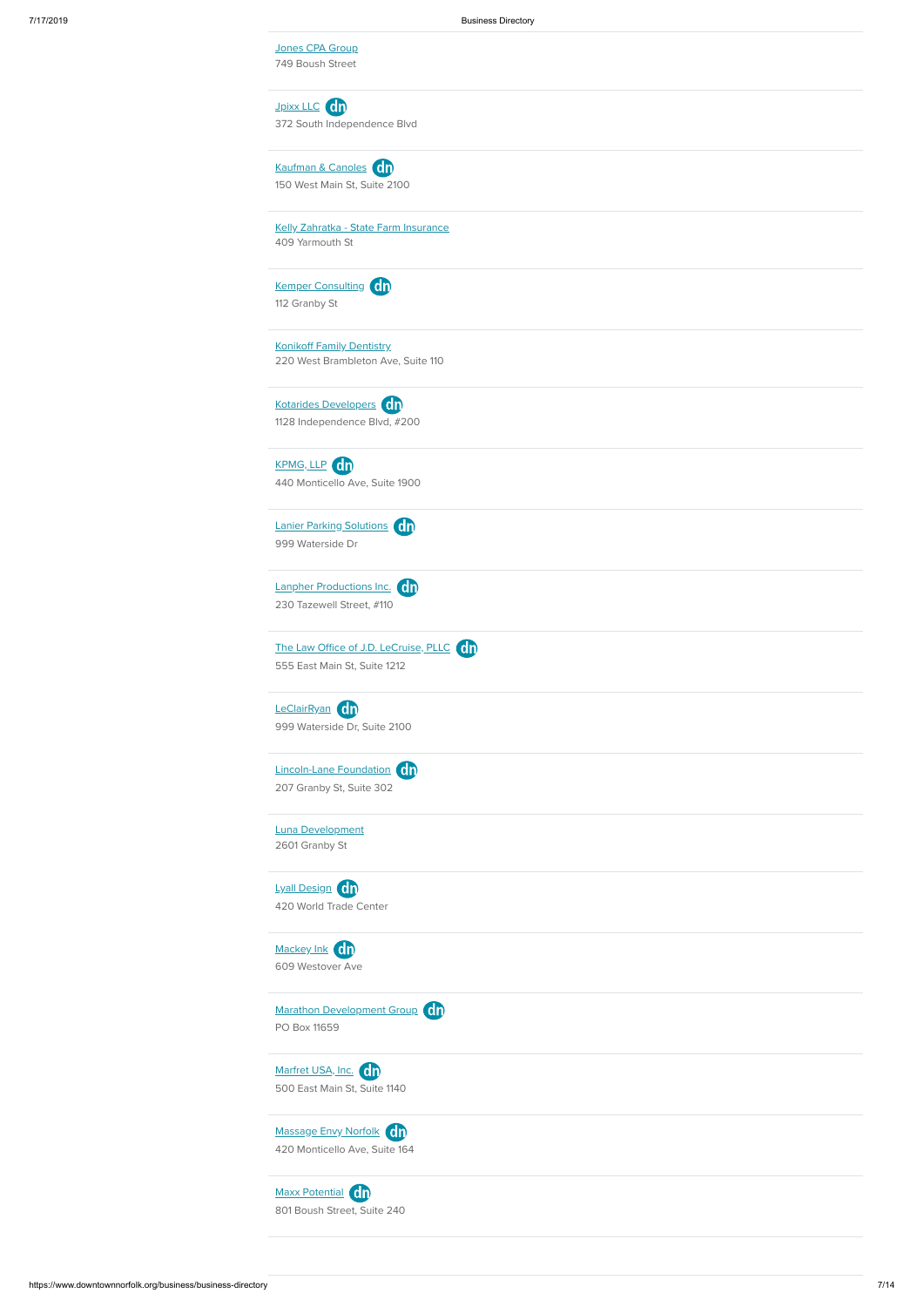| 7/17/2019 | <b>Business Directory</b>                                           |
|-----------|---------------------------------------------------------------------|
|           | The McCreedy Law Group                                              |
|           | 413 West York St                                                    |
|           |                                                                     |
|           | McGuireWoods, LLP 0n                                                |
|           | 101 West Main St, Suite 9000                                        |
|           |                                                                     |
|           | Mercer Cn                                                           |
|           | 150 West Main St, Suite 1650                                        |
|           |                                                                     |
|           | Mode5 Cn                                                            |
|           | 350 West 22nd St, Suite 106                                         |
|           |                                                                     |
|           | Montagna Klein Camden L.L.P.                                        |
|           | 425 Monticello Ave                                                  |
|           |                                                                     |
|           | The Morgan Real Estate Group Cn                                     |
|           | 223 E. City Hall Avenue, Suite 214                                  |
|           |                                                                     |
|           | Morris, Crawford, & Currin, P.C. 00<br>208 E. Plume Street, Suite 9 |
|           |                                                                     |
|           | The Muse Writers Center Cn                                          |
|           | 2200 Colonial Ave, #3                                               |
|           |                                                                     |
|           | New York Times Company (01)                                         |
|           | 101 West Main St, Suite 2000                                        |
|           |                                                                     |
|           | Nexus Direct Cn                                                     |
|           | 101 West Main Street, #400                                          |
|           |                                                                     |
|           | Norfolk & Portsmouth Bar Association Cn                             |
|           | 150 St Paul's Blvd, 2nd Floor                                       |
|           |                                                                     |
|           | Norfolk Circuit Court Clerk's Office Cn                             |
|           | 150 St Paul's Blvd, 7th Floor                                       |
|           |                                                                     |
|           | Norfolk Community Services Board Cn                                 |
|           | 225 West Olney Rd                                                   |
|           |                                                                     |
|           | Norfolk Redevelopment & Housing Authority (On                       |
|           | 555 East Main St                                                    |
|           |                                                                     |
|           | Norfolk Sheriff's Office Cn                                         |
|           | 811 East Main St                                                    |
|           |                                                                     |

| Norfolk Sister City Association On |  |
|------------------------------------|--|
| 232 East Main St                   |  |

The [Norfolk](https://www.downtownnorfolk.org/go/the-norfolk-sports-club) Sports Club (dn PO Box 12501



3 Commercial Place



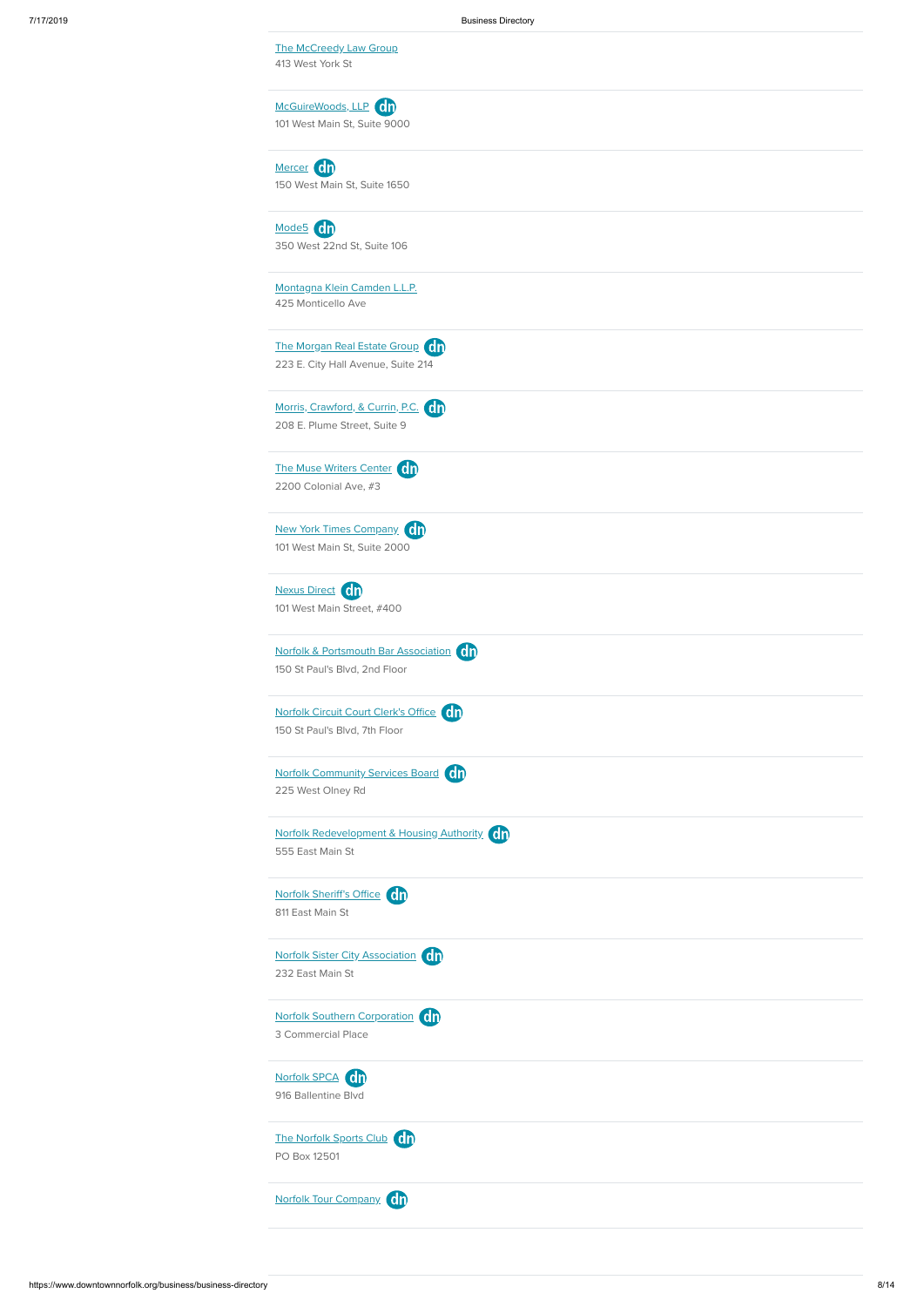| The Norva <sup>c</sup> n<br>317 Monticello Avenue                                              |
|------------------------------------------------------------------------------------------------|
| Office of Real Estate for the City of Norfolk<br>810 Union Street, Suite 1101                  |
| Old Dominion University Real Estate Foundation Cn<br>4417 Monarch Way, 4th Floor               |
| Old Point National Bank On<br>580 East Main St, #100                                           |
| <b>Omnia Unlimited LLC</b><br>259 Granby St                                                    |
| Opportunity, Inc.<br>999 Waterside Dr, Suite 1314                                              |
| Patrick D. Thrasher, MD, PC Cn<br>125 St Paul's Blvd, Suite 300                                |
| PB Mares, LLP Cn<br>150 Boush St, Suite 400                                                    |
| Pedego Norfolk Cn<br>223 East City Hall Ave, Suite 101                                         |
| Pender Building Condomium Association On<br>219 Granby St                                      |
| People for the Ethical Treatment of Animals (PETA)<br><b>C<sub>D</sub></b><br>501 Front Street |
| Percolator On<br>259 Granby St, 2nd & 3rd Floors                                               |
| Peter G. Decker Jr. Half Moone Center Cn<br>1 Waterside Dr, Cruise Norfolk                     |
| Phillips & Peters, PLLC<br>109 East Main St, Suite 600                                         |
| Phillips DMC Cn<br>239 Duke St                                                                 |
| Pilates@TRDance Cn                                                                             |

325 Granby Street

[Platinum](https://www.downtownnorfolk.org/go/platinum-salon) Salon 440 Granby St





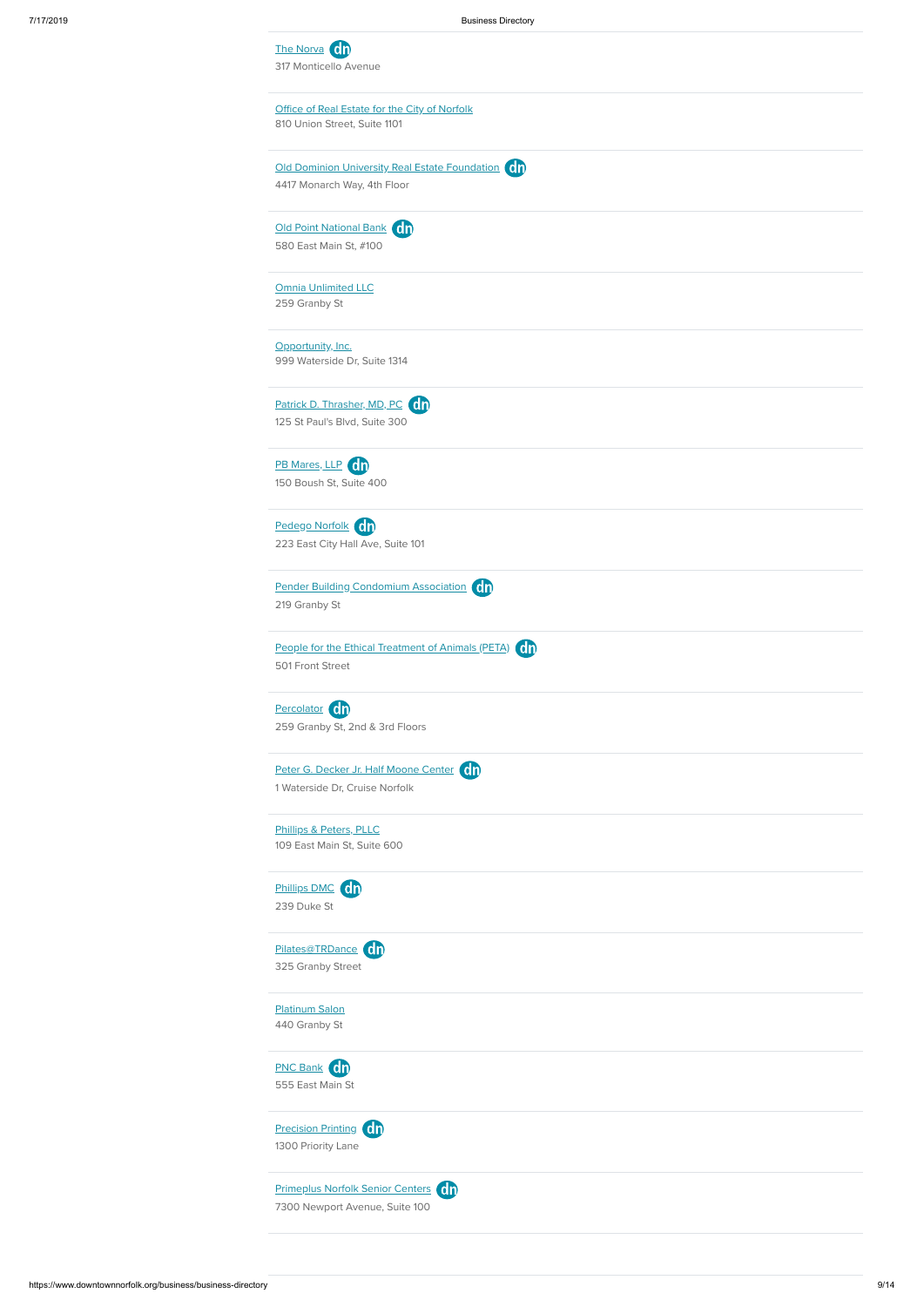| Prince Ink Cn<br>433 Granby Street<br>Reed & Associates Marketing Cn<br>253 West Bute St<br>Retail Alliance dn<br>838 Granby St |                                                                                                                                                                                                                                                                                                                                                                                                                                                                                                                                                                                           |                                               |                     |
|---------------------------------------------------------------------------------------------------------------------------------|-------------------------------------------------------------------------------------------------------------------------------------------------------------------------------------------------------------------------------------------------------------------------------------------------------------------------------------------------------------------------------------------------------------------------------------------------------------------------------------------------------------------------------------------------------------------------------------------|-----------------------------------------------|---------------------|
|                                                                                                                                 |                                                                                                                                                                                                                                                                                                                                                                                                                                                                                                                                                                                           |                                               |                     |
|                                                                                                                                 |                                                                                                                                                                                                                                                                                                                                                                                                                                                                                                                                                                                           |                                               |                     |
|                                                                                                                                 |                                                                                                                                                                                                                                                                                                                                                                                                                                                                                                                                                                                           |                                               |                     |
|                                                                                                                                 |                                                                                                                                                                                                                                                                                                                                                                                                                                                                                                                                                                                           |                                               |                     |
| <b>RGPR Consulting</b>                                                                                                          |                                                                                                                                                                                                                                                                                                                                                                                                                                                                                                                                                                                           |                                               |                     |
|                                                                                                                                 |                                                                                                                                                                                                                                                                                                                                                                                                                                                                                                                                                                                           |                                               |                     |
|                                                                                                                                 |                                                                                                                                                                                                                                                                                                                                                                                                                                                                                                                                                                                           |                                               |                     |
|                                                                                                                                 |                                                                                                                                                                                                                                                                                                                                                                                                                                                                                                                                                                                           |                                               |                     |
|                                                                                                                                 |                                                                                                                                                                                                                                                                                                                                                                                                                                                                                                                                                                                           |                                               |                     |
|                                                                                                                                 |                                                                                                                                                                                                                                                                                                                                                                                                                                                                                                                                                                                           |                                               |                     |
|                                                                                                                                 |                                                                                                                                                                                                                                                                                                                                                                                                                                                                                                                                                                                           |                                               |                     |
|                                                                                                                                 |                                                                                                                                                                                                                                                                                                                                                                                                                                                                                                                                                                                           |                                               |                     |
|                                                                                                                                 |                                                                                                                                                                                                                                                                                                                                                                                                                                                                                                                                                                                           |                                               |                     |
|                                                                                                                                 |                                                                                                                                                                                                                                                                                                                                                                                                                                                                                                                                                                                           |                                               |                     |
|                                                                                                                                 |                                                                                                                                                                                                                                                                                                                                                                                                                                                                                                                                                                                           |                                               |                     |
|                                                                                                                                 |                                                                                                                                                                                                                                                                                                                                                                                                                                                                                                                                                                                           |                                               |                     |
|                                                                                                                                 |                                                                                                                                                                                                                                                                                                                                                                                                                                                                                                                                                                                           |                                               |                     |
|                                                                                                                                 |                                                                                                                                                                                                                                                                                                                                                                                                                                                                                                                                                                                           |                                               |                     |
|                                                                                                                                 |                                                                                                                                                                                                                                                                                                                                                                                                                                                                                                                                                                                           |                                               |                     |
|                                                                                                                                 |                                                                                                                                                                                                                                                                                                                                                                                                                                                                                                                                                                                           |                                               |                     |
|                                                                                                                                 | Rick Kiefner Insurance Cn<br>300 East Main St, Suite 1170<br>Riddick Fiedler & Stern P.C. On<br>261 West Bute St<br>Roach Consulting Engineers, PC Cn<br>201 College Place, Suite 109B<br>Robinson Development Group Cn<br>150 West Main St, Suite 1100<br>404 Colley Ave<br>Rutter Mills, LLP Cn<br>160 West Brambleton Ave<br>S.L. Nusbaum Insurance Agency, Inc. <b>ch</b><br>500 West 21st St, Suite 300<br>S.L. Nusbaum Realty Company Cn<br>440 Monticello Ave, 1700 Wells Fargo Center<br>Salon Fringe Cn<br>212 East Plume St<br>Security 101 Cn<br>3301 Colley Avenue, Suite 101 | Ronald McDonald House Charities of Norfolk ch | Selden Optometry Cn |

Sentara Norfolk General [Hospital](https://www.downtownnorfolk.org/go/sentara-norfolk-general-hospital) On

209 Granby St

[Signature](https://www.downtownnorfolk.org/go/signature) Wealth Family Advisors On

600 Gresham Drive

101 West Main St, Suite 700



999 Waterside Dr, Suite 500

Skin A [Medical](https://www.downtownnorfolk.org/go/skin-a-medical-spa) Spa

332 Granby St, Suite 200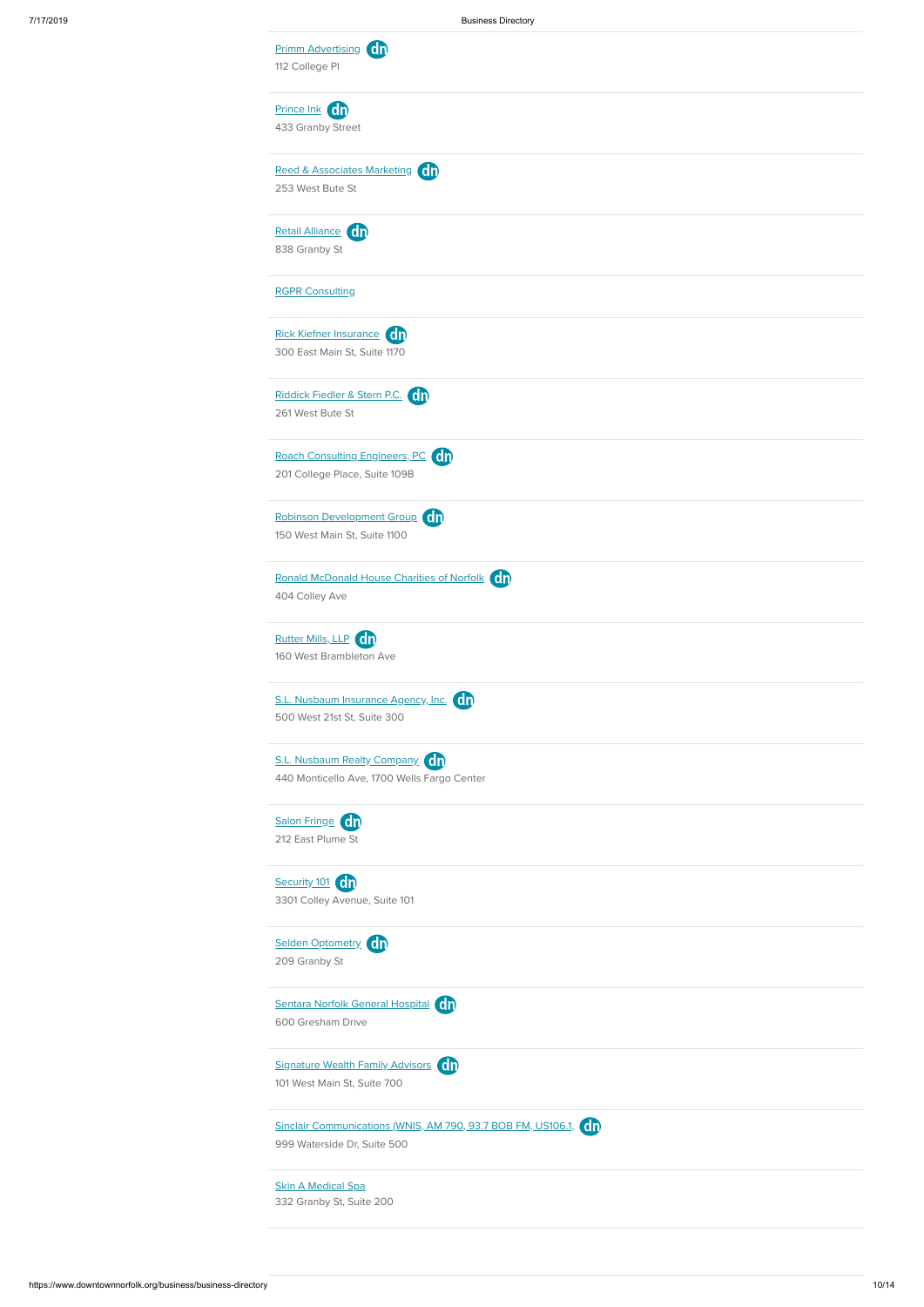| Slone Chiropractic Clinic Cn<br>111 West Virginia Beach Blvd               |
|----------------------------------------------------------------------------|
| Slover Library dn<br>235 East Plume St                                     |
| <b>Slover Library</b><br>235 E. Plume Street                               |
| Slover Library Foundation dn<br>PO Box 3990                                |
| Smooth<br>215 East City Hall Ave                                           |
| Southern Bank On<br>150 Granby St, Suite 175                               |
| Southern Bank Cn<br>403 Boush St                                           |
| Special Events Virginia (dn<br>2211 Elliott Avenue                         |
| Standard Parking - SP+ dn<br>500 East City Hall Ave                        |
| Stanton Partners On<br>150 West Main St, Suite 1720                        |
| Stromberg Garrigan and Associates, Inc. On<br>300 East Main St, Suite 1400 |
| SunTrust Bank Cn<br>150 West Main St                                       |
| Sway Creative Labs On<br>211 W. Freemason Street                           |
| T. Parker Host Cn<br>150 W Main Street, Suite 1600                         |
| Tag-Ink Cn<br>723 Woodis Ave, Suite 3                                      |

[Temp-Power](https://www.downtownnorfolk.org/go/temp-power-inc) Inc. 0n 229 Southgate Avenue

Tayloe [Associates](https://www.downtownnorfolk.org/go/tayloe-associates) 580 East Main St, #201

**TechArk [Solutions](https://www.downtownnorfolk.org/go/techark-solutions)** 

415 York St, Suite 103

Ted Constant [Convocation](https://www.downtownnorfolk.org/go/ted-constant-convocation-center) Center

4320 Hampton Blvd

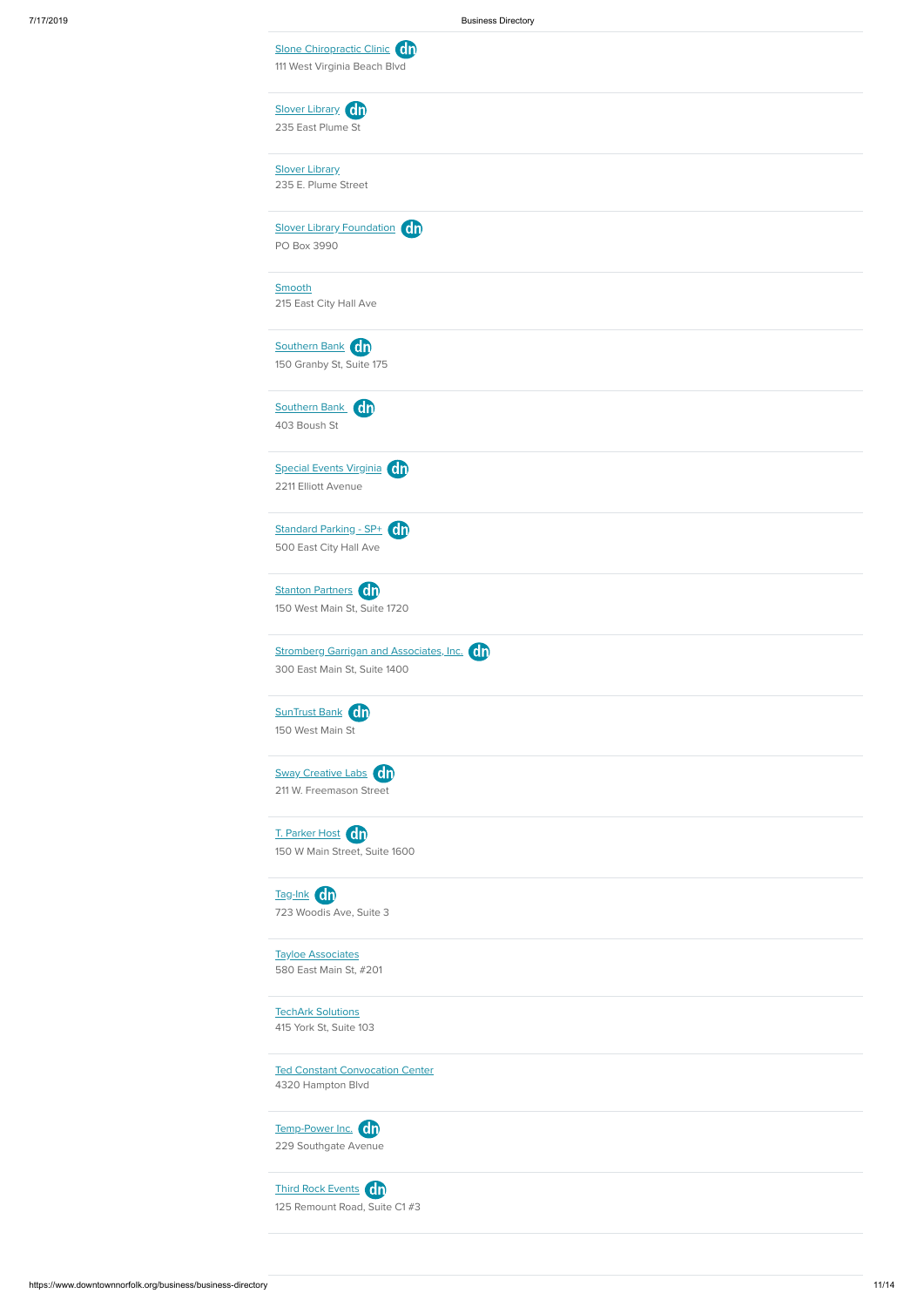| <b>The Tide</b><br>Tidewater Arts Outreach dn<br>809 Brandon Ave, Suite 300<br>Tidewater Community College <b>On</b><br>300 Granby St<br><b>Top Guard Security</b> On<br>7400 Granby St, Suite G<br>101 West Main St, Suite 300<br>The Up Center Cn<br>150 Boush Street, Suite 500<br>Vandeventer Black LLP (dn<br>101 West Main St, 500 World Trade Center<br>Veer Magazine Cn<br>PO Box 11147<br>VIA Design Architects On<br>319 Plume St |                                 |  |
|---------------------------------------------------------------------------------------------------------------------------------------------------------------------------------------------------------------------------------------------------------------------------------------------------------------------------------------------------------------------------------------------------------------------------------------------|---------------------------------|--|
|                                                                                                                                                                                                                                                                                                                                                                                                                                             |                                 |  |
|                                                                                                                                                                                                                                                                                                                                                                                                                                             |                                 |  |
|                                                                                                                                                                                                                                                                                                                                                                                                                                             |                                 |  |
|                                                                                                                                                                                                                                                                                                                                                                                                                                             |                                 |  |
|                                                                                                                                                                                                                                                                                                                                                                                                                                             |                                 |  |
|                                                                                                                                                                                                                                                                                                                                                                                                                                             |                                 |  |
|                                                                                                                                                                                                                                                                                                                                                                                                                                             |                                 |  |
|                                                                                                                                                                                                                                                                                                                                                                                                                                             |                                 |  |
|                                                                                                                                                                                                                                                                                                                                                                                                                                             |                                 |  |
|                                                                                                                                                                                                                                                                                                                                                                                                                                             |                                 |  |
|                                                                                                                                                                                                                                                                                                                                                                                                                                             | Town Point Club Cn              |  |
|                                                                                                                                                                                                                                                                                                                                                                                                                                             |                                 |  |
|                                                                                                                                                                                                                                                                                                                                                                                                                                             |                                 |  |
|                                                                                                                                                                                                                                                                                                                                                                                                                                             | TowneBank dn                    |  |
|                                                                                                                                                                                                                                                                                                                                                                                                                                             | 109 East Main St                |  |
|                                                                                                                                                                                                                                                                                                                                                                                                                                             |                                 |  |
|                                                                                                                                                                                                                                                                                                                                                                                                                                             | Trader Interactive Cn           |  |
|                                                                                                                                                                                                                                                                                                                                                                                                                                             | 999 Waterside Drive, Suite 1900 |  |
|                                                                                                                                                                                                                                                                                                                                                                                                                                             |                                 |  |
|                                                                                                                                                                                                                                                                                                                                                                                                                                             | <b>TRAFFIX Cn</b>               |  |
|                                                                                                                                                                                                                                                                                                                                                                                                                                             | 509 East 18th Street            |  |
|                                                                                                                                                                                                                                                                                                                                                                                                                                             |                                 |  |
|                                                                                                                                                                                                                                                                                                                                                                                                                                             | UBS Financial Services Inc. On  |  |
|                                                                                                                                                                                                                                                                                                                                                                                                                                             | 4400 Monticello Ave, Suite 2000 |  |
|                                                                                                                                                                                                                                                                                                                                                                                                                                             |                                 |  |
|                                                                                                                                                                                                                                                                                                                                                                                                                                             |                                 |  |
|                                                                                                                                                                                                                                                                                                                                                                                                                                             |                                 |  |
|                                                                                                                                                                                                                                                                                                                                                                                                                                             |                                 |  |
|                                                                                                                                                                                                                                                                                                                                                                                                                                             |                                 |  |
|                                                                                                                                                                                                                                                                                                                                                                                                                                             |                                 |  |
|                                                                                                                                                                                                                                                                                                                                                                                                                                             |                                 |  |
|                                                                                                                                                                                                                                                                                                                                                                                                                                             |                                 |  |
|                                                                                                                                                                                                                                                                                                                                                                                                                                             |                                 |  |
|                                                                                                                                                                                                                                                                                                                                                                                                                                             |                                 |  |
|                                                                                                                                                                                                                                                                                                                                                                                                                                             |                                 |  |
|                                                                                                                                                                                                                                                                                                                                                                                                                                             |                                 |  |
|                                                                                                                                                                                                                                                                                                                                                                                                                                             | <b>VIP Nail Salon</b>           |  |
|                                                                                                                                                                                                                                                                                                                                                                                                                                             | 208 East Main St, Suite 5       |  |
|                                                                                                                                                                                                                                                                                                                                                                                                                                             |                                 |  |
|                                                                                                                                                                                                                                                                                                                                                                                                                                             | Virginia Asset Management On    |  |
|                                                                                                                                                                                                                                                                                                                                                                                                                                             | 440 Monticello Ave, Suite 1800  |  |
|                                                                                                                                                                                                                                                                                                                                                                                                                                             |                                 |  |

Virginia [Business](https://www.downtownnorfolk.org/go/virginia-business) 4211 Monarch Way, Suite 104









150 Boush St, Suite 802